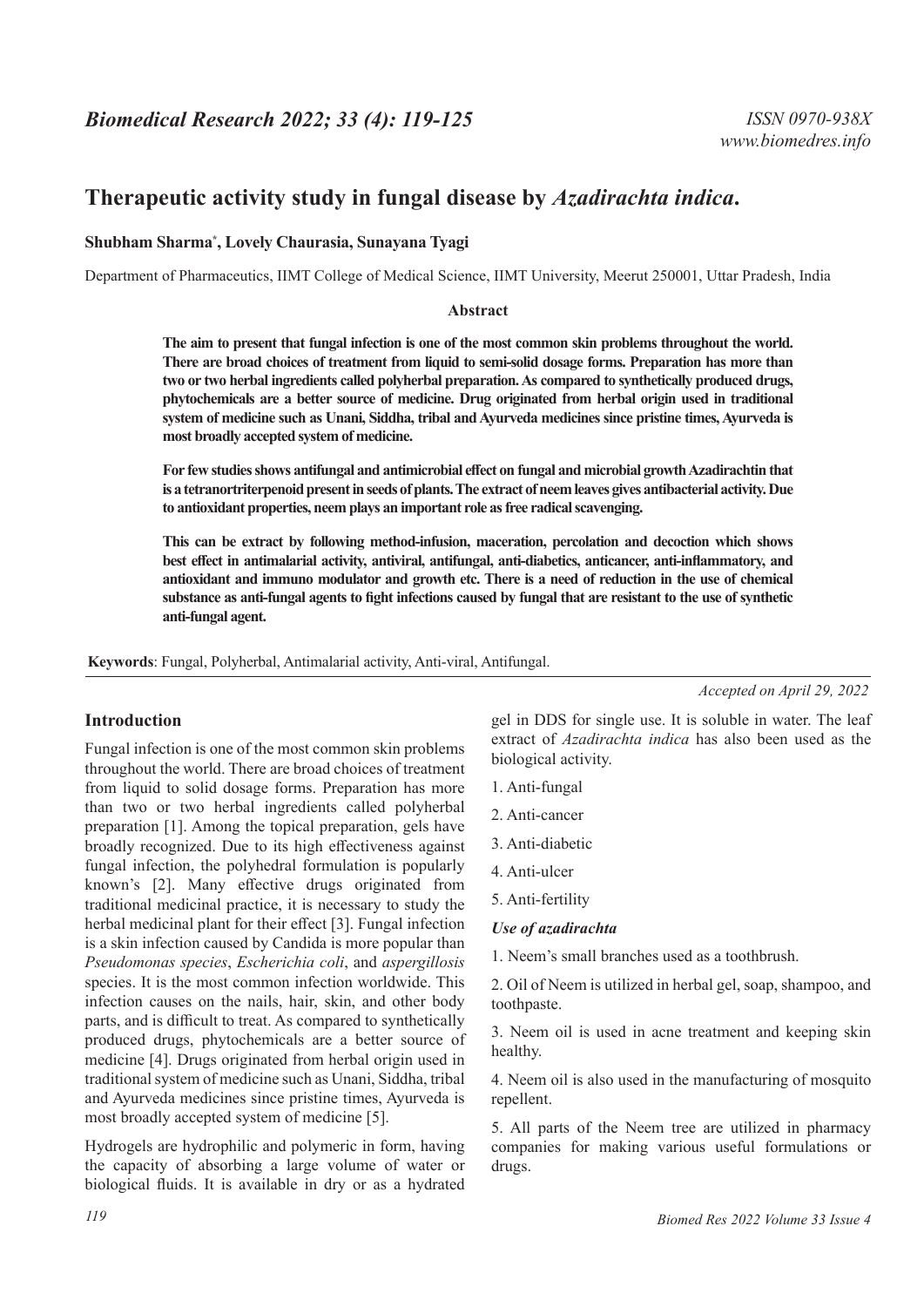6. Neem is a fast-growing tree that can reach a height of 15 to 20 m, rarely to 35 to 40 m, it is evergreen [6].

#### *Biological sources of Azadirachta indica L*

Neem tree belongs to the family Meliaceae which is found in abundance in tropical and semitropical areas like India, Bangladesh, Pakistan, and Nepal. It's far a match is a quickgrowing tree with a trunk diameter of four-five toes and a peak between 20 and 23 m. As a quick-developing tree, it is 20-23 m tall with an immediately trunk and a diameter around 4-5 feet. The leaves are compound, imparipinnate, with 5-15 feet. Its end result is inexperienced drupes which flip golden yellow on ripening in the months of June-August [7] (Tables 1 and 2).

*Table 1. Synonyms of neem tree.*

| S.no | Language  | <b>Synonyms</b> |
|------|-----------|-----------------|
|      | Sanskrit  | Nimbakavrksa    |
| 2    | Hindi     | Neem            |
| 3    | English   | Neem tree       |
| 4    | Tamil     | Neem            |
| 5    | Malayalam | Neem            |
| 6    | Punjabi   | Neem            |
|      | Marathi   | Kadunimbaci     |

*Table 2. Scientific classification of the neem tree.*

| S.no | <b>Classification</b> | <b>Name</b>                           |
|------|-----------------------|---------------------------------------|
| 1    | Kingdom               | Plantae                               |
| 2    | Sub-kingdom           | Tracheobionta                         |
| 3    | Domain                | Eukaryota                             |
| 4    | Class                 | Magnoliopsida                         |
| 5    | Order                 | Sapindales                            |
| 6    | Phylum                | Spermatophyta                         |
| 7    | Subphylum             | Angiospermae                          |
| 8    | Family                | Meliaceae                             |
| 9    | Genus                 | Azadirachta A. Juss.<br>(azadirachta) |
| 10   | Species               | Azadirachta indica                    |

# *Botanical description of neem*

Neem tree has a place in the family meliaceae that is found in plenitude in tropical and semitropical areas like India, Nepal, Bangladesh and Pakistan. It may be a fast-growing tree 20-23 m tall and the trunk is straight and encompasses a diameter around 4 to 5 ft. The clears out are compound, imparipinnate, with each comprising 5-15 pamphlets. Its natural products are green drupes which turn brilliant yellow on maturing within June-August [8].

#### *Active constituents of Azadirachta indica L*

Azadirachtin is a tetranortri terpenoid of the elegance of limonoids that provides the chemical method C35H44O16 and a molecular weight of 720.71 g mol-1 with other compounds obtained from the seeds of Neem, specifically Nimbin and Salanin. The currently recognized chemical shape of AZA become first defined in 1976 [9] (Figure 1).



*Figure 1: Structure Azadirachta.*

It changed into the application of NMR and X-ray crystallographic evaluation that authorized to affirm and recognize the proposed chemical structure for AZA. AZA is especially oxidized compound that gives an extremely complicated shape with a rigid conformation due to the presence of intermolecular hydrogen bonds and a large wide variety of reactive useful businesses in extremely near positions. Similarly, to an inflexible conformation, AZA has a specific set of oxygenated functionalities [10]. The chemical structure of AZA incorporates 16 stereo genic centers, seven of which can be tetra substituted carbon atoms and nine are disubstituted carbon atoms. Moreover, the shape of AZA incorporates 16 oxygen atoms organized in 4 ester companies, one hemiacetal institution a done epoxide institution, two hydroxyl agencies (secondary and tertiary) anode dihydrofuran group [11,12].

# *Mechanism of action azadirachta*

*Azadirachta indica* plants parts gives Antifungal and antimicrobial effect on fungal and microbial growth Azadirachtin is a tetranortriterpenoid present in seeds of plants, is the important Substance responsible for both antifeedant and toxic effects in the insects. Results suggest that the extract of neem leaves gives antibacterial activity. Due to antioxidant properties, neem plays an important role as free radical scavenging. Neem ingredient plays an important role in the management of cancer through the cell signaling pathways. Neem harmonizes the activity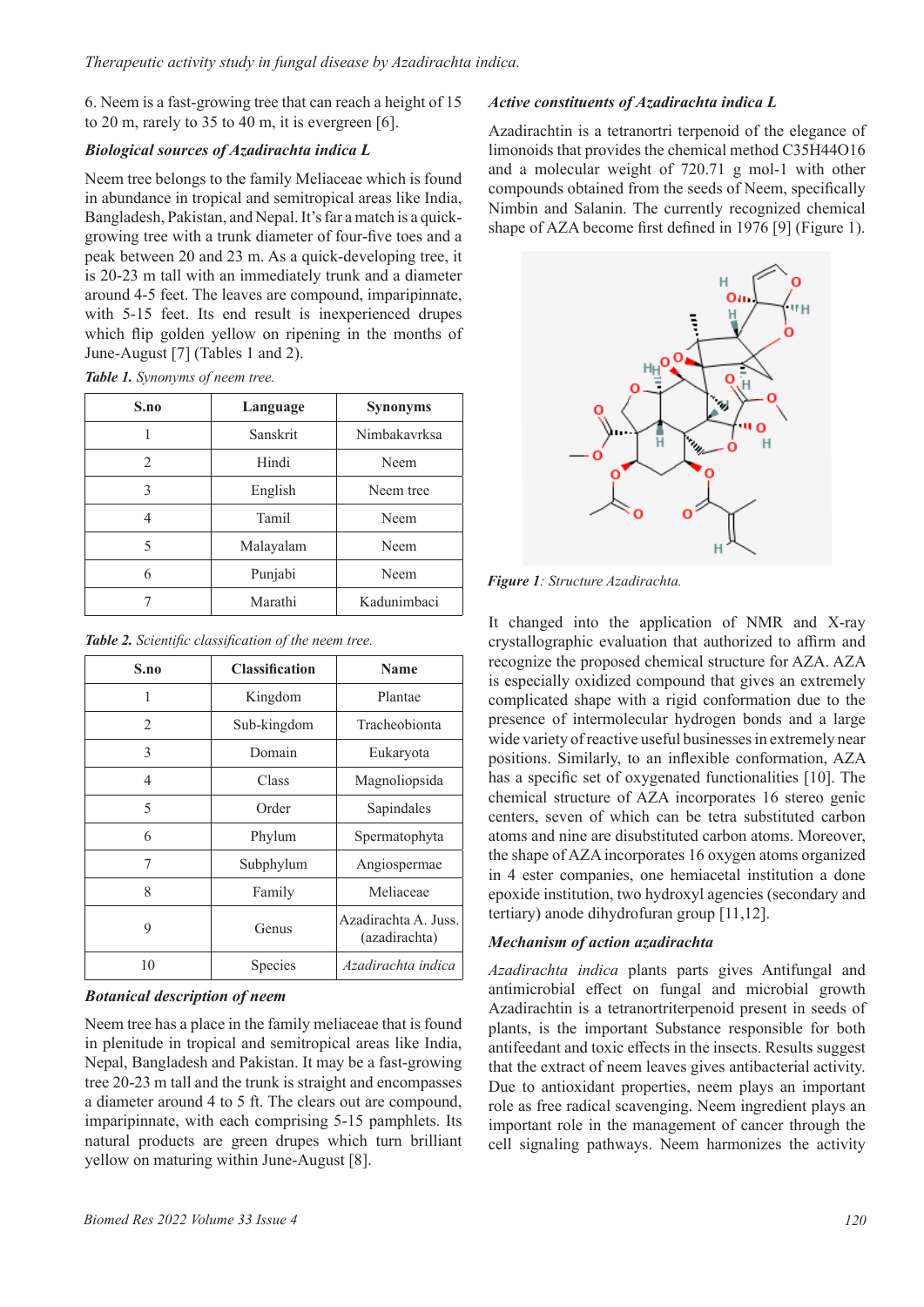of various tumor suppressor genes. Neem also shows anti-inflammatory activity *via* regulation of enzymatic activities including cyclooxygenase and lipoxygenase enzyme [13].

Impacts on marked production have been blocked vitellogenesis and slowing the development of testes. Azadirachtin, salanin and other limonoids from seeds inhibit ecdysone 20-mono-oxygenase, an enzyme that makes a final step away. Ecdysone in the active hormone 20-hydroxyecdysone. The results obtained are very important in explaining the obvious visual effects. In the whole animal in preventing growth, growing disability and infertility, however your results are probably secondary caused by the main mode or modes of action in cell division and microtubule formation in cells. All the effects of azadirachtin on recorded physiology of insects, perhaps the most important effect on actively reproducing cells, for example, wing discs in developing larvae, body fat, ovaries (Figure 2).



*Figure 2: Textile impregnated with antimicrobial compounds.*

# **Extraction Methods**

# *Infusion*

The *Azadirachta indica* leaves have been used to treat fungal infections. The beakers made using wood are filled with water and kept overnight to give 'Beeja Wood Water'. Prepared the aqueous extract of *Azadirachta indica* leaves by keeping them for about 12 hours in a beaker containing 100 ml. distilled water. The brown-colored aqueous extract with a light blue shade on the surface was collected in the morning and concentrated on the water bath. The product was dried using a rotary evaporator, finally dried in sunlight, and powdered. The aqueous extract was prepared by using 24 hours infusion with the strength of 1:8 which was prepared daily and consumed. By 7 days infusion in the same strength, they were also prepared. Prepared the aqueous infusion of *Azadirachta indica* by soaking 50 grams leaves in 500 ml. distilled water and allow to stand overnight at room temperature. The liquid was collected and the final volume was adjusted so that 10 ml of infusion represented 1 gram of the crude drug. The infusion was stored in a tightly sealed container in the refrigerator at

4°C for subsequent use [14].

Ground the leaves into a fine paste and soak in an equal volume of water, stirring occasionally and allowing to overnight. The obtained pulp was filtered and then the filtrate dried at reduced temperature after that lyophilization, the aqueous extract was collected.

Grinded the leaves of *Azadirachta indica* in an equal amount of water, stirred intermittently, and then allow to overnight. The pulp was then filtered by using a coarse sieve and the filtrate was dried at reduced temperature. Prepared the aqueous extract by grinding the leaves of *Azadirachta indica* to a fine paste, then paste obtained was soaked in 1500 ml of distilled water and stirred occasionally and then left stationary. After allowing standing for 36 hours, Filtered the resultant mixture by using a sieve with muslin cloth and obtained filtrate was completely lyophilized to dry powder. The resultant dry powder was stored at a low temperature [15].

# *Decoction*

50 to 100 gram drug for decoction preparation recommended by the Ayurveda Pharmacopoeia 1990. In one study, leaves of *Azadirachta indica* were pulverized, boiled with water for 15 minutes until the volume was reduced to less than 100 ml, and filtered, and volume was adjusted to 100 ml to obtain an extract, 1 ml of which corresponds to 1 gram of the drug. Prepared the decoction of *Azadirachta indica* leaves in boiling water and then spray after drying it [16].

# *Maceration*

Chopped the leaves of *Azadirachta indica* into small pieces and extracted them in absolute ethanol for 1 week. Collected the leaves and cut them into small pieces. Maceration was done with methanol for 7 days. The extract was dried by using vacuum drying and stored in a refrigerator until further use [17].

# *Percolation*

As the term shown, percolation is a continuous flow process of the solvent through the crude drug material to obtained extract. In this process, first the powdered the drug is treated with sufficient amount of menstruum to make uniformly wet. Damp material is allowed to stand for 15 minutes, and then material transferred to a percolator, which is generally a V-shaped vessel open at both ends. To add sufficient menstruum to saturate the drug. The lid is placed on the top. When the liquid starts dripping from outlet of percolator, the lower opening is closed. The drug material is allowed to macerate for 24 hours and then percolation process is continued using sufficient menstruum to produce 1,000 ml of solution. The percolation process is flow dependent of solvent by the powered drug, and it result the product of more concentration than maceration process [18].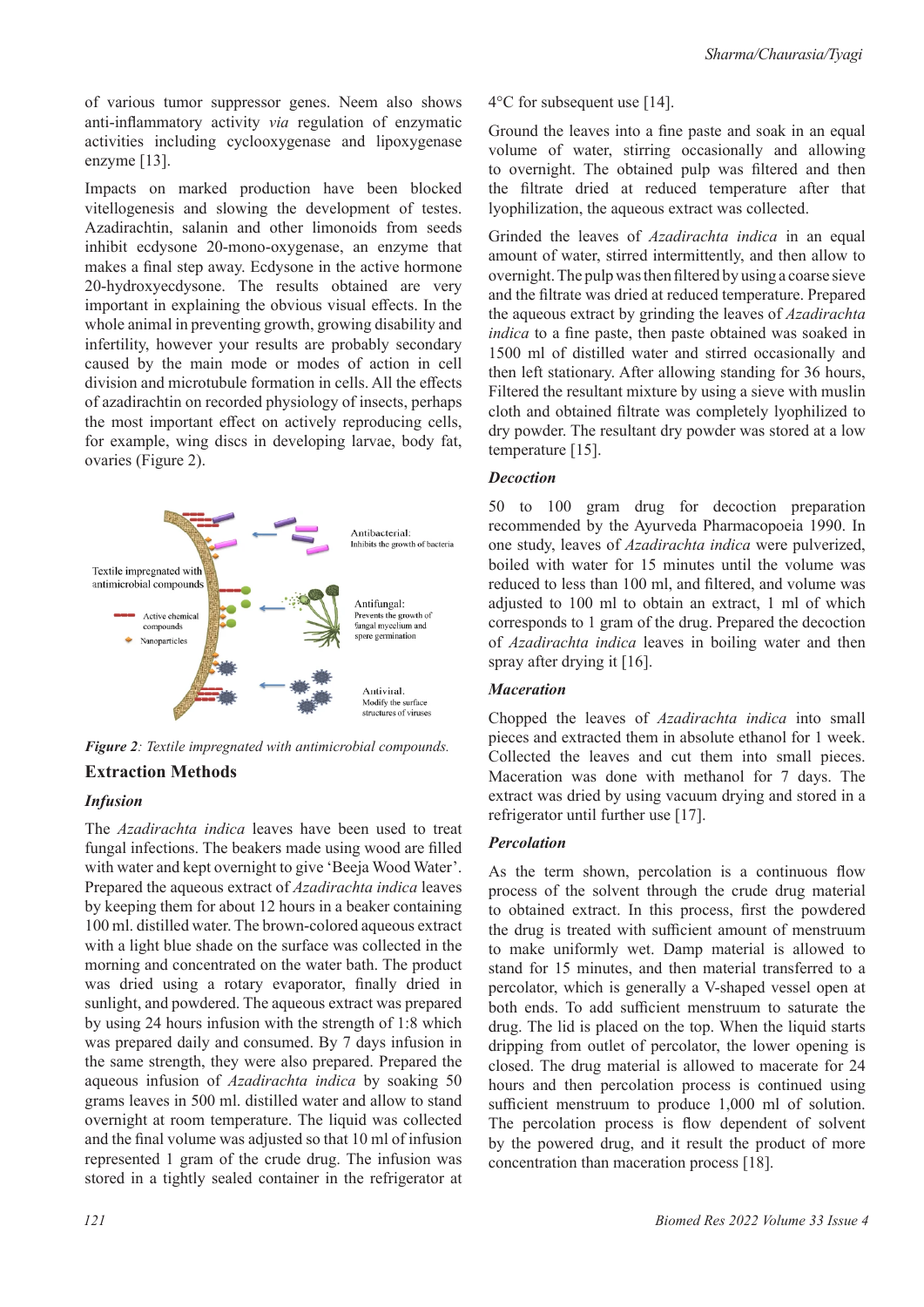#### *Therapeutic role of azadirachta indica on Health care management*

Active ingredients of neem play a role as chemo preventive *via* regulation of cellular pathways and play an important role in the diseases curing through activation of an antioxidative enzyme, rupture the cell wall of bacteria and. Pharmacological activities of neem are given below [19] (Figure 3).



*Figure 3: Therapeutic activities of Azadirachta indica L. (neem) in diseases prevention and treatment through the modulation of various activities.*

#### *Antifungal activity*

An experiment was performed to evaluate the action of *A. indica* leafs extracts on seed-borne fungi rhizopus and aspergillus and results cleared that growth of both fungal species was inhibited with both water and alcoholic extract. Further high alcoholic extract of neem leafs was highly effective if compared to aqueous extract for the growth of both fungal species. A result of the study inform that methanol and ethanol extract of A.indica showed growth inhibition against Aspergillus flavus. Aqueous extracts of parts of A.indica such as neem oil, have antifungal activities, and have been confirmed by earlier evaluation. A study was performed to investigate the antifungal efficacy of *A. indica* against alternaria solani sorauer (fungal pathogen) [20].

#### *Anticancer activity*

Cancer is a multifactorial disease and a major health problem all over the world. The modification in genetic pathways plays a role in the development of cancer. The allopathic treatment module is effective on one side but gives an adverse effect on a normal cell. Earlier studies show that plants constituents show inhibitory effects on the growth of malignant cells through modulation of cellular proliferation, tumor suppressor gene, apoptosis, and various other molecular pathways. *Azadirachta indica* contains flavonoids and other ingredients that play the most important role in the inhibition of cancer growth. A large number of epidemiological studies proposed that a high intake of flavonoids might be correlated with decreased risk of cancer [21].The part of the neem have been effectively givento cause cancer cells death by promoting autophagy

*Biomed Res 2022 Volume 33 Issue 4 122*

and inducing apoptosis. Leaf extracts evaluated for their increased apoptotic effects in various human cancers such as leukemia, prostate, cervical and breast cancer.Another study was conducted by Morris J et al. demonstrated that a highly pure neem leaf extract effectively decreased the pro-cancer inflammatory cytokines and caused disruption of cell signalling and cell migration [22].

#### *Antibacterial activity*

An experiment was performed to formulations and control (base) was tested for their antibacterial activity by Disc plate method. It was tested on nutrient medium against *B. subtilis*, *S. aureus, A. niger* and *E. coli* which are representative types of Gram-negative organisms and Gram-positive organisms. The activity was detected by measuring the diameter of zone of inhibition recorded. The test strains of *A. Niger, B. subtilis, S. aureus*, and *E. coli*  were collected from Dept. of Microbiology, YC College, Karad (415124), and Maharashtra, India. The plates were incubated at  $37 \pm 1$ °C for 24 h and were inoculated with test cultures. Next day, the wells (6 mm diameter) were made with help of 6 mm diameter cork borer and the wells were loaded with prepared formulations namely A, B and C along with base as a control [23].

After 24 h of incubation, the test determined the efficacy of the product in terms of zone of inhibition of the organism. A study was also conducted to investigate the antimicrobial activity of herbal alternatives as endodontic irrigants and compared with the standard irrigants sodium hypochlorite and confirmed findings that extract of leaf and grape seed constituents (extracts) represented zones of inhibition that they show antimicrobial activity. Furthermore, leaf extracts represent increased greater zones of inhibition than 3% sodium hypochlorite [24].

#### *Anti-inflammatory activity*

Plants or their extracted constituents act as antiinflammatory agents. A result of the study has represented that extract of *Azadirachta indica* leaves at a dose of 200 mg/kg, showed significant anti-inflammatory action in cotton pellet granuloma assay in rats. Another study results show that *Azadirachta indica* leaf extract gives significant anti-inflammatory action, but it is less effective than dexamethasone and the result of the study suggests that nimbin suppresses the functions of neutrophils and macrophages relevant to inflammation. The earlier studies showed the anti-inflammatory and immuno modulatory action of leave and bark extracts and anti-inflammatory and antipyretic activities of oilseeds. The experiment was conducted to evaluate the analgesic action of neem seed oil on albino rats and the results of the study represented that the analgesic activity of *Azadirachta indica* seeds oil showed, an analgesic effect in the dose of 2 mL/kg and oil has dose-dependent analgesic activity [25]. Another study was conducted to check the anti-inflammatory effect of neem seed oil on albino rats using carrageenan-induced paw edema and results revealed that Neem seeds oil gives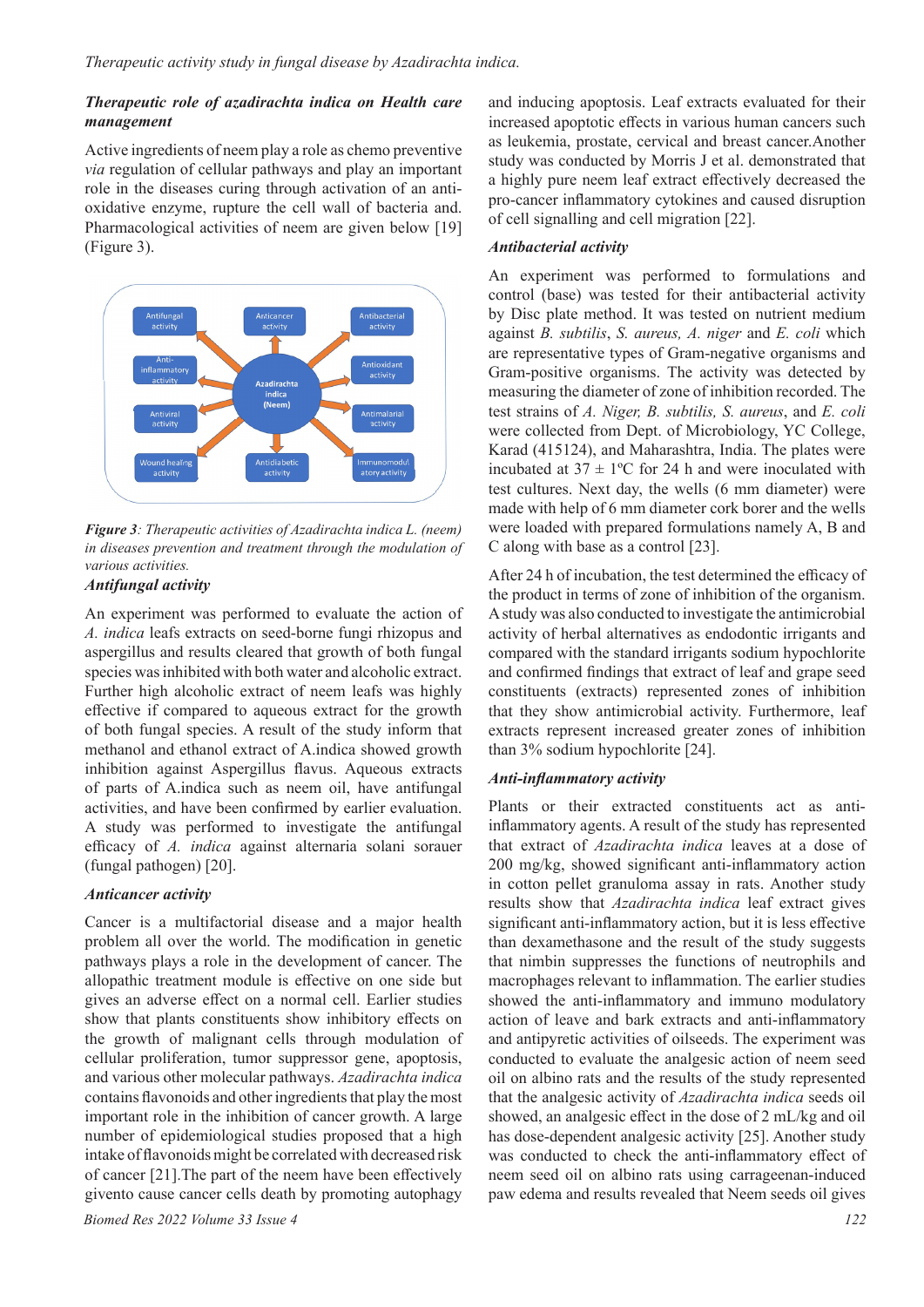increased inhibition of paw edema with the increase in dose from 0.25 mL to 2 milliliter/kilogram body weight. At the dose of 2 milliliter/kilogram body weight, neem seeds oil gives maximum (53.14%) inhibition of edema at the 4th hour of carrageenan injection. studies result concluded that the treated animals with 100 mg/kg, a dose of carbon tetrachloride extract of *Azadirachta indica* fruit skin and isolated and extracted ingredient azadiradione showed anti-inflammatory activities [26].

### *Antioxidant activity*

Reactive oxygen species in the genesis of various diseases are the main culprits. However, neutralization of the activity of reactive oxygen is an important step in diseases prevention. Antioxidants deactivates the free radicals, before they attack targets in biological cells, and play important role in antioxidative enzyme activation that plays a role in the control of damage caused by reactive oxygen species. Medicinal plants have been investigated to have antioxidant activity. Plants seeds, fruits, leaves, oil, roots, and bark show a role in diseases prevention due to their rich source of antioxidants. Leaf extracts of *Azadirachta indica* have been studied for antioxidant activity and results of the study clearly represented that the tested leaf extracts of neem have significant antioxidant properties. Another study was conducted based on fruits, leaves, flowers, and stem bark extracts from the *A. indica*  tree to assess the antioxidant property and results suggest that extracts of stem bark, flower, and leaf have strong antioxidant efficiency [27].

# *Antiviral activity*

Studies results represented that *A. indica* bark extract blocked herpes simplex virus (HSV)-1 entry into cells at concentrations ranging from 50-100 µg/milliliter.Leaves extract of *A. indica* has shown virucidal activity against coxsackie virus B-4 as suggested *via* virus inactivation and yield reduction assay besides interfering an early event of its replication cycle [28].

#### *Antimalarial activity*

The study was conducted to evaluate the antimalarial activity of extracts using Plasmodium berghei infected albino mice model and results disclose that A.indica leaf and stem, bark extracts reduced the parasitemia in infected mice model by 51%-80% and 56%-87%, respectively, and one other studies showed that limonoids and other azadirachtins present in A.indica extracts are effective on malaria vectors [29].

# *Wound healing effect*

Various plants and their active constituents play an important role in wound healing. A study was conducted to investigate the wound healing effect of the extracts of *Azadirachta indica* using incision wound models in Sprague Dawley rats and results showed that extract of plants raises the wound healing effect in incision wound models [30]. Furthermore, in incision wounds, the strength of the wound healing tissue of plants treated groups was found to be importantly higher as compared to the control group. Other results displays that extract of leaves of neem provide wound healing action *via* increased inflammatory action and neovascularization [31].

### *Anti-diabetic activity*

Diabetes or the less of control over glucose level in the blood is rapidly rising as one of the major chronic degenerative dis-orders. Conservatively by 2030, there is expectancy for diabetes to be the 11th leading cause of death throughout the world. As the disease progresses, it becomes a chronic condition to the patient, therefore low cost treatments become necessary. Among the various methods and pharmacotherapies being developed, the use of Neem extracts has steadily grown in interest briefly; there are two types of diabetes. On both types of diabetes, there have been studies of Neem extracts for their effects, we caution the direct use of Neem extracts as they continue being researched for both effects and toxicity. Type I diabetes have an early onset, due to the lack of come from the pancreatic β-cell to produce insulin. While a combination of an excessive caloric intake in genetically and sedentary lifestyle recognizable individuals leads to cause of diabetes type II, in which insulin resistance is the principal sinner of glucose intake by fat and muscle cells [32].

As a final opinion, now we can say that use of Neem leaf extract have shown positive results in the reduction of glucose and overall pancreatic healthy condition as mentioned by McCalla and Patil et al, as well as a obstacle of liver and kidney damage, and recovery in antioxidant system given by Basir et al, in murine models, giving an important details in the possible use of these compounds [33].

# *Immuno modulatory and growth*

A study was conducted to evaluate the immuno modulatory, growth-promoting effect of *A. indica* leaves infusion on broiler chicks, and results represent that *A. indica* infusion successfully increases growth performance, antibody titer, and gross return at the level of 50 milliliter/liter of fresh drinking water. Another study evaluated the effects of the feeding of neem leave dry powder on cell-mediated immune responses, humoral and in broilers and results represent that *A. indica* (2 gram/kg) treatment improved the antibody titers against New Castle Disease Virus (NCDV) antigen [34]. *In vivo* activity of neem (*Azadirachtaindica*) fungal biofilms are resistant to varying degrees in both AMBs and triazole antifungal. Extracellular (1→3)-β-Dglucans makes a large part of the biofilm matrix directly bind again sequester AMB [35,36].

AMIC MICs are 4 to 8 times higher ifthe drug is tested *in vitro* against Candida spp. or as per gillusspp. Grown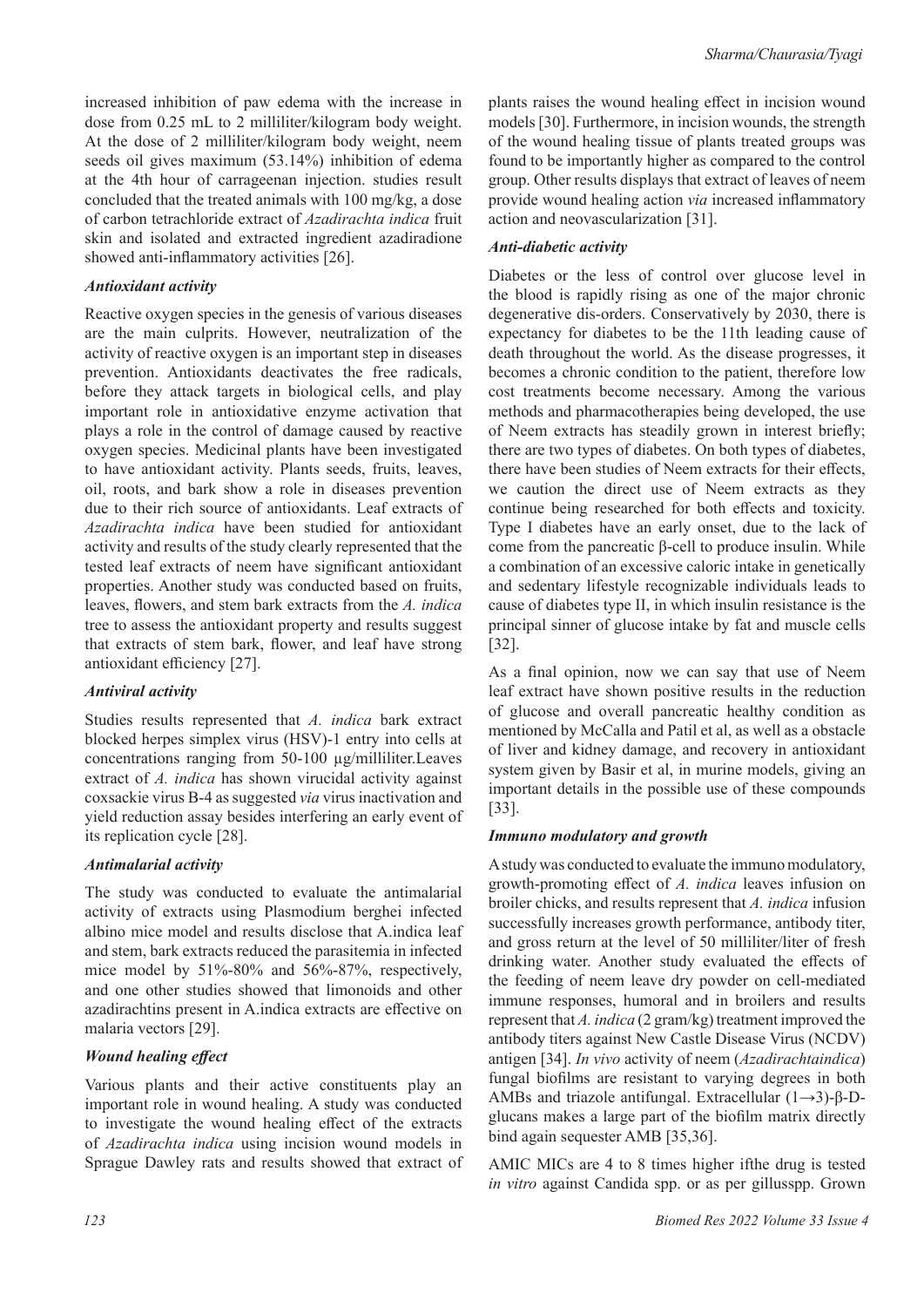in biofilm vs planktonic conditions. However, LAmB and ABLC retain much of the antifungal activity against biofilm embedded organisms, suggesting that lipids can protect AMB from glucans biofilm matrix, and thus have a better *in vitro* function than AMB against a fungus embedded in biofilm. In an *in vitro* model modified *in vivo* catheter lock, 4 hours LAMB exposure to a combination of only 0.2 mg/mL reduced metabolic activity [37]. *C. albicans*, *C. glabrata*, and *C. parapsilosis* at least 75% in 12-hour biofilms. In comparison, the same yeast in 5-dayold biofilms is also easily absorbed LAMB but only 1.0 mg/mL. In an *in vivo* study of rabbits with catheters that live indoors with 3 days of *C. albicans* biofilms, LAmB at 10 mg/mL closed catheter 8 hours a day for 7 days. By at the end of the study, liposome-treated catheters were not available biofilms and all catheter cultures were bad, while controlling. The catheters contained many biofilm patches and all parts of the catheter reduce good yeast cultures.

Given the frequency of Candida infections in four patient surine catheter, internal LAMB use has been the norm tested in a preclinical model of C-climb, Albicans urinary tract infection. Management of 200 μgL AmB transurethrally (drug washing) daily for 5 to 24 days hours after the yeast challenge to reduce the yeast so that it is not visible bladder levels compared to untreated mice about 1000 units form colonies per gram.

#### **Conclusion**

*A. indica* (Neem) and its active constituents have therapeutics action and have been traditionally used throughout the world especially in Indian regions since ancient time. Clinical studies confirmed that *A. indica*  plays an important role in fungal disease prevention and treatment. The phyto constituents of the indica plant had major pharmacological action. Herbal formulations demand increasing in the world market due to their safety or less side effect. Popularity of natural plant products in diseases shows prevention and treatment. Phytochemicals of various plant species has indicated that the phytochemicals could be a better source of medicine as compared to synthetically produced drugs for the treatment of infection. There is a need of reduction in the use of chemical substance as anti-fungal agents to fight infections caused by fungal that are resistant to the use of synthetic anti-fungal agent. The substances derived from plants extracts or essential oils, can play a fundamental important role.

#### **References**

- 1. Frazier C, Olson J, Adler-Moore J. [Effective treatment of](https://scholarworks.calstate.edu/downloads/m326m3733)  [azole resistant Candida albicans in a murine ascending](https://scholarworks.calstate.edu/downloads/m326m3733)  [urinary tract infection with liposomal amphotericin B](https://scholarworks.calstate.edu/downloads/m326m3733)  [delivered by bladder lavage.](https://scholarworks.calstate.edu/downloads/m326m3733) ASM Microbe 2016.
- 2. Velraj M, Dhulipalla S, Sindhukavi D. [Formulation and](https://web.p.ebscohost.com/abstract?direct=true&profile=ehost&scope=site&authtype=crawler&jrnl=09757619&AN=140346321&h=P12h3GunnSmYApjCBY4U%2bmiVbf7esAsOx2uecqq218Wf%2fpITHOKUbTu5ELHHIJoY3RgRaeon%2bFiHfNfKdmdzfA%3d%3d&crl=c&resultNs=AdminWebAuth&resultLocal=ErrCrlNotAuth&crlhashurl=login.aspx%3fdirect%3dtrue%26profile%3dehost%26scope%3dsite%26authtype%3dcrawler%26jrnl%3d09757619%26AN%3d140346321)  [evaluation of herbal gel from the ethanolic extract of the](https://web.p.ebscohost.com/abstract?direct=true&profile=ehost&scope=site&authtype=crawler&jrnl=09757619&AN=140346321&h=P12h3GunnSmYApjCBY4U%2bmiVbf7esAsOx2uecqq218Wf%2fpITHOKUbTu5ELHHIJoY3RgRaeon%2bFiHfNfKdmdzfA%3d%3d&crl=c&resultNs=AdminWebAuth&resultLocal=ErrCrlNotAuth&crlhashurl=login.aspx%3fdirect%3dtrue%26profile%3dehost%26scope%3dsite%26authtype%3dcrawler%26jrnl%3d09757619%26AN%3d140346321)  [stem bark of Bauhinia variegata Linn. for antimicrobial](https://web.p.ebscohost.com/abstract?direct=true&profile=ehost&scope=site&authtype=crawler&jrnl=09757619&AN=140346321&h=P12h3GunnSmYApjCBY4U%2bmiVbf7esAsOx2uecqq218Wf%2fpITHOKUbTu5ELHHIJoY3RgRaeon%2bFiHfNfKdmdzfA%3d%3d&crl=c&resultNs=AdminWebAuth&resultLocal=ErrCrlNotAuth&crlhashurl=login.aspx%3fdirect%3dtrue%26profile%3dehost%26scope%3dsite%26authtype%3dcrawler%26jrnl%3d09757619%26AN%3d140346321)  [activity.](https://web.p.ebscohost.com/abstract?direct=true&profile=ehost&scope=site&authtype=crawler&jrnl=09757619&AN=140346321&h=P12h3GunnSmYApjCBY4U%2bmiVbf7esAsOx2uecqq218Wf%2fpITHOKUbTu5ELHHIJoY3RgRaeon%2bFiHfNfKdmdzfA%3d%3d&crl=c&resultNs=AdminWebAuth&resultLocal=ErrCrlNotAuth&crlhashurl=login.aspx%3fdirect%3dtrue%26profile%3dehost%26scope%3dsite%26authtype%3dcrawler%26jrnl%3d09757619%26AN%3d140346321) Drug Invention Today 2019; 11: 2837-2840.
- 3. Kumari C, Kumar A, Nasmin Am. [Development and](https://innovareacademics.in/journals/index.php/ijcpr/article/view/29694)  [evaluation of polyherbal gel for antifungal activity.](https://innovareacademics.in/journals/index.php/ijcpr/article/view/29694)  International J Curr Pharma Res 2018; 10: 40.
- 4. Pandey A, Jagtap JV, Polshettiwar SA, Kuchekar BS. [Formulation and evaluation of antibacterial and antifungal](https://rjptonline.org/AbstractView.aspx?PID=2011-4-4-6)  [activity of herbal gel containing aloe vera,](https://rjptonline.org/AbstractView.aspx?PID=2011-4-4-6) *Azadirachta indica* [and Lycopersicon esculentum seed extract.](https://rjptonline.org/AbstractView.aspx?PID=2011-4-4-6) Res J Pharm Tech 2011; 4: 552-554.
- 5. Kaushik K, Sharma RB, Sharma A, Agarwal S. [Evaluation](https://jrespharm.com/uploads/pdf/pdf_MPJ_798.pdf)  [of antifungal activity of crude methanolic extract of leaves](https://jrespharm.com/uploads/pdf/pdf_MPJ_798.pdf)  [of Ipomoea carnea and its formulation as a gel.](https://jrespharm.com/uploads/pdf/pdf_MPJ_798.pdf) J Res Pharm 2020; 24: 368-379.
- 6. Sujarwo W, Keim Ary P, Caneva G, Toniolo C, Nicoletti M. [Ethnobotanical uses of neem \(](https://linkinghub.elsevier.com/retrieve/pii/S037887411630277X)*Azadirachta indica* A.Juss.; [Meliaceae\) leaves in bali \(Indonesia\) and the indian](https://linkinghub.elsevier.com/retrieve/pii/S037887411630277X)  [subcontinent in relation with historical background and](https://linkinghub.elsevier.com/retrieve/pii/S037887411630277X)  [phytochemical properties.](https://linkinghub.elsevier.com/retrieve/pii/S037887411630277X) J Ethnopharmacol 2016; 189: 186-193.
- 7. Vishwakarma S, Gupta M. [Formulation and evaluation of](http://jddtonline.info/index.php/jddt/article/view/3095)  [antifungal herbal gel containing ethanolic Extract of senna](http://jddtonline.info/index.php/jddt/article/view/3095)  [alata, murrayakoenigii and aloe vera.](http://jddtonline.info/index.php/jddt/article/view/3095) J Drug Del Thera 2019; 9:518-522.
- 8. Alzohairy MA. [Therapeutics role of](https://www.hindawi.com/journals/ecam/2016/7382506/) *Azadirachta indica* [\(Neem\) and their active constituents in diseases prevention](https://www.hindawi.com/journals/ecam/2016/7382506/)  [and treatment.](https://www.hindawi.com/journals/ecam/2016/7382506/) Evid Based Complement Alternat Med 2016: 1-11.
- 9. David ME. [Azadirachtin, a scientific gold mine.](https://www.sciencedirect.com/science/article/abs/pii/S0968089608011346) 2009; 17: 4096-4105.
- 10. Alves PD, Brandao MGL, Nunan EA, Vianna-Soares CD. [Chromatographic evaluation and antimicrobial activity](https://pdfs.semanticscholar.org/0aa1/e412f13c8c291a9d58f2616043dccb7ed834.pdf)  of neem (*Azadirachta indica* [A. Juss., Meliaceae\) leaves](https://pdfs.semanticscholar.org/0aa1/e412f13c8c291a9d58f2616043dccb7ed834.pdf)  [hydro alcoholic extracts.](https://pdfs.semanticscholar.org/0aa1/e412f13c8c291a9d58f2616043dccb7ed834.pdf) Rev Bras Farmacogn.-Braz J Pharmacogn 2009; 19: 510-515.
- 11. Prakash G, Bhojwani S, Srivastava A. [Production of](https://link.springer.com/article/10.1007/BF02932968)  [azadirachtin from plant tissue culture: State of the art and](https://link.springer.com/article/10.1007/BF02932968)  [future prospects.](https://link.springer.com/article/10.1007/BF02932968) Biotechnol Bioprocess Eng 2002; 7: 185- 193.
- 12. Fernandes Sara R, Barreiros L, Oliveira Rita F, Cruz A, Prudêncio C, Oliveira AI. [Chemistry, bioactivities,](https://www.sciencedirect.com/science/article/abs/pii/S0367326X18316721)  [extraction and analysis of azadirachtin: State-of-the-art.](https://www.sciencedirect.com/science/article/abs/pii/S0367326X18316721)  Fitoterapia 2019; 134: 141-150.
- 13. Novotnik B, Zuliani T, Ščančar J, Milačič R. [Content of](https://www.sciencedirect.com/science/article/abs/pii/S0946672X15000413)  [trace elements and chromium speciation in neem powder](https://www.sciencedirect.com/science/article/abs/pii/S0946672X15000413)  [and tea infusions.](https://www.sciencedirect.com/science/article/abs/pii/S0946672X15000413) J Tra Ele Med Biol 2015; 31: 98-106.
- 14. Durrani FR, Chand N, Jan M, Sultan A, Durrani Z, Akhtar S. [Immunomodulatory and growth promoting effects of](https://www.aup.edu.pk/sj_pdf/IMMUNOMODULATORY AND GROWTH PROMOTING.pdf)  [neem leaves infusion in broiler chicks.](https://www.aup.edu.pk/sj_pdf/IMMUNOMODULATORY AND GROWTH PROMOTING.pdf) Sarhad J Agric 2008; 24: 1-6.
- 15. Sithisarn P, Supabphol R, Gritsanapan W. [Comparison of](https://www.karger.com/Article/FullText/92185)  [free radical scavenging activity of siamese neem tree leaf](https://www.karger.com/Article/FullText/92185)  [extracts prepared by different methods of extraction.](https://www.karger.com/Article/FullText/92185) Med Princ Pract 2006; 15: 219-222.
- 16. Jadeja GC, Maheshwari RC, Naik SN. [Extraction of natural](https://www.sciencedirect.com/science/article/abs/pii/S0896844611000271)  [insecticide azadirachtin from neem \(](https://www.sciencedirect.com/science/article/abs/pii/S0896844611000271)*Azadirachta indica* A. [Juss\) seed kernels using pressurized hot solvent.](https://www.sciencedirect.com/science/article/abs/pii/S0896844611000271) J Supercrit Flu 56: 253-258.
- 17. Kokate CK, Purohit AP, Gokhale SB. Pharmacognosy. NiraliPrakashan 2021.